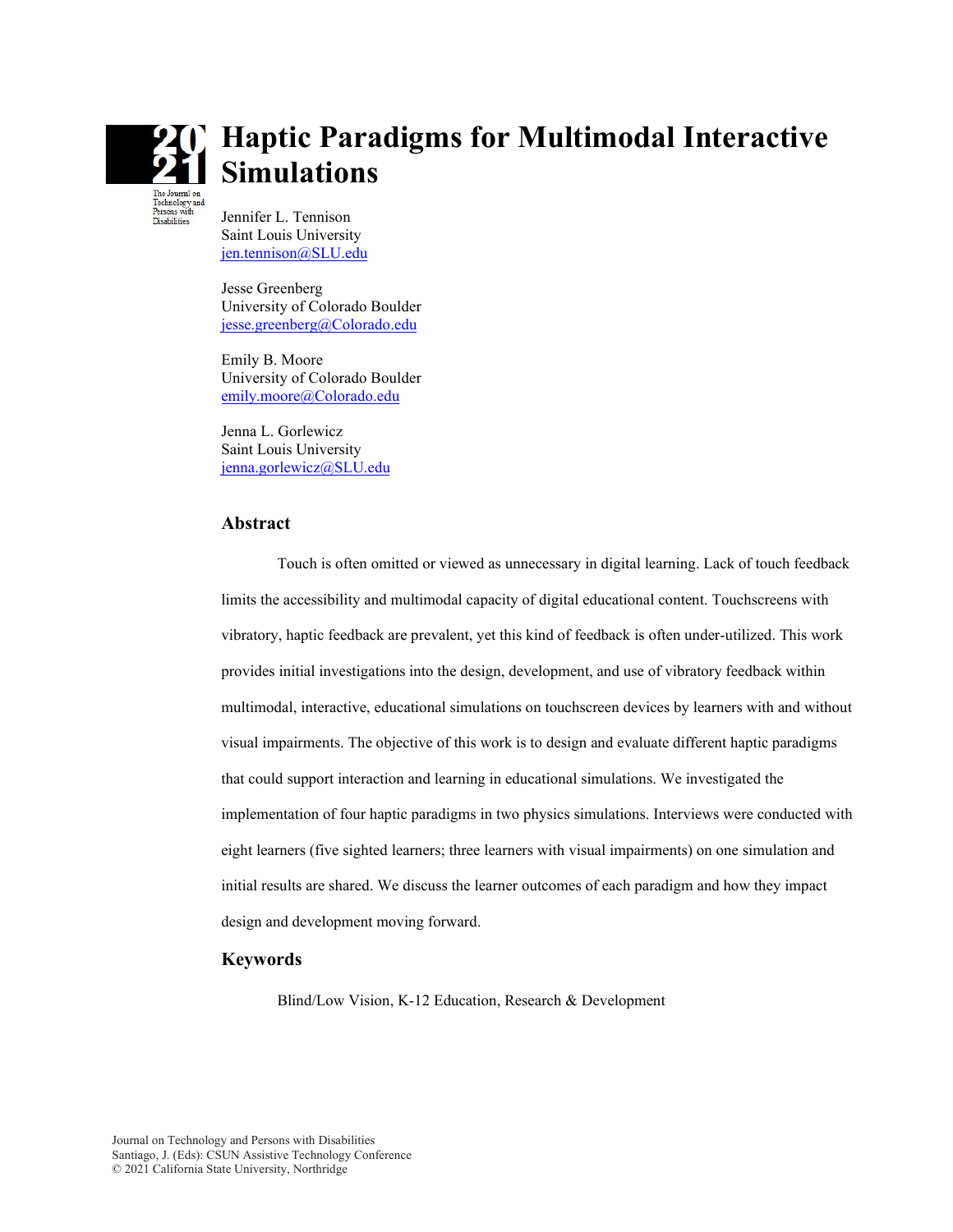#### **Introduction**

Touch is a powerful tool for learning and accessibility (e.g. Klatzky et al.). Touch-based learning experiences are beneficial for all students and are particularly critical for individuals with visual impairments (VI). For digital educational resources, touch-based, haptic technology is essential in advancing inclusive interactive learning. Commercially available touchscreens, such as tablets and smartphones, are uniquely multimodal, capable of displaying visuals, providing audio, and conveying haptic information through vibrations. Effectively leveraging vibrations on mobile devices could benefit learners with diverse needs by adding a haptic modality of interaction with digital content, e.g., graphics.

The role of vibrations on mobile platforms has been used primarily to convey tertiary information, such as alerting users to incoming messages. However, research has shown that vibrations can have broader applications including support learning, navigation, and daily tasks for individuals with VI (Klatzky et al.; Gorlewicz et al.; Giudice et al.). Specifically, vibrations can aid users in understanding static graphics such as basic shapes (Tekli, Issa, and Chbeir; Tennison and Gorlewicz 2016), graphs (Giudice et al.; Palani et al.; Tennison and Gorlewicz 2019), and maps (Poppinga et al.).

Despite its potential benefits for all learners and its availability in commercial hardware, vibratory feedback is not commonly used in educational content. This is in part due to a lack of design guidance on when and how to meaningfully use vibrations in static and dynamic content. In this work, we investigate the use of vibratory haptics in multimodal interactive science simulations. We share outcomes from our initial design and implementation of vibratory haptics for two simulations on mobile devices, and exploratory interviews with sighted and visually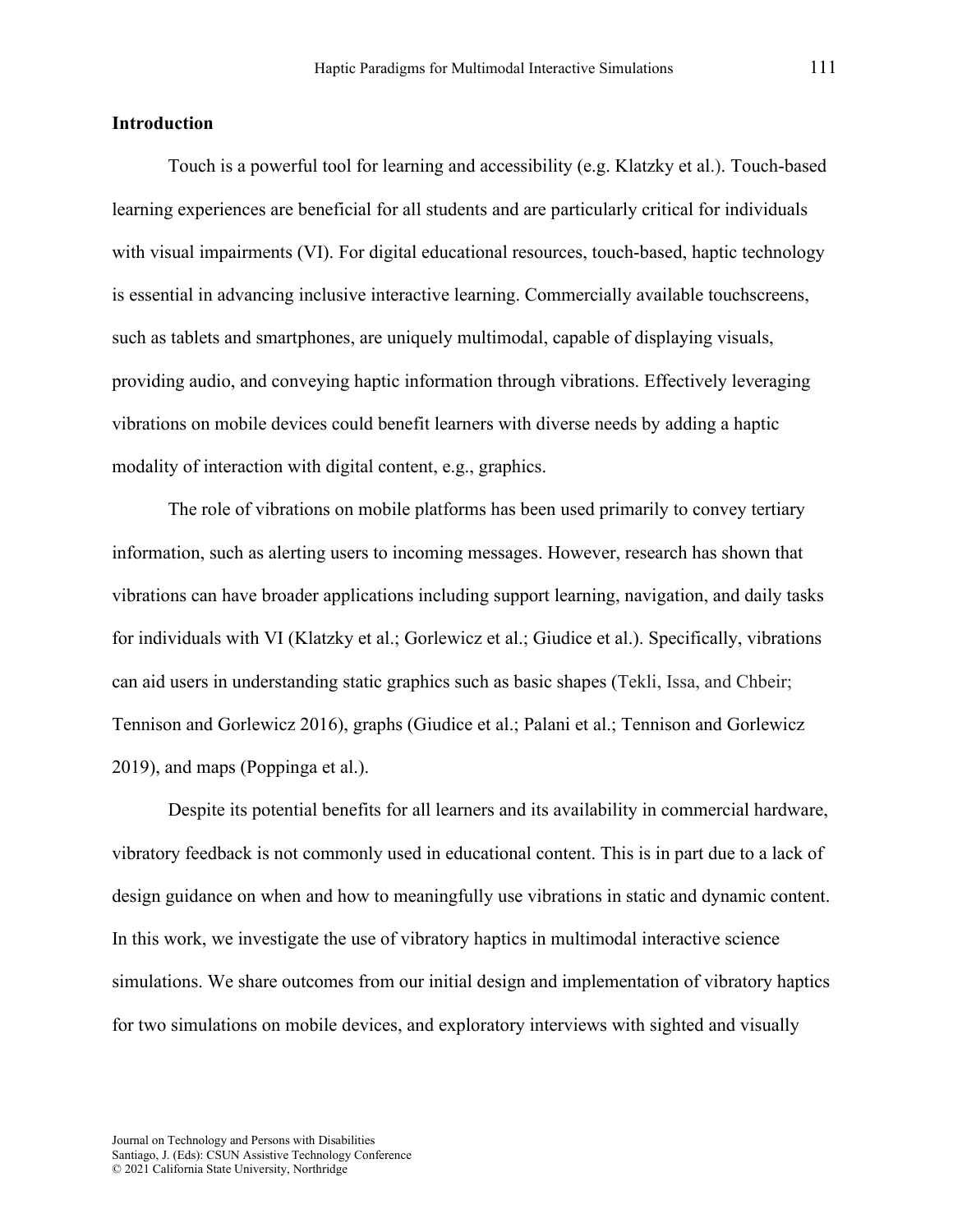impaired learners. Findings indicate challenges and potential next steps for advancing haptics for multimodal interactive learning resources.

### **Discussion**

#### *Simulations*

Our learning context included two physics simulations, *John Travoltage* and *Balloons and Static Electricity*, from the collection of PhET Interactive Simulations (PhET) (see *fig. 1*). These simulations were chosen for their open-source code base, and existing auditory display features, including interactive description (auditory description display) (Smith and Moore), and sonifications (the use of non-speech sound to convey information (Tomlinson et al.)). They also represent a comparatively simple (*John Travoltage*) and a more complex interactive experience (*Balloons and Static Electricity*) while addressing the same physics topic (static electricity). Additionally, PhET Interactive Simulations are widely used by teachers and students worldwide. Enhancing these simulations with research-based vibratory haptics has the potential to result in immediate benefits for many learners.



Fig. 1. Examples of Vibratory Implementations for PhET Simulations John Travoltage (left)

and Balloons and Static Electricity (right).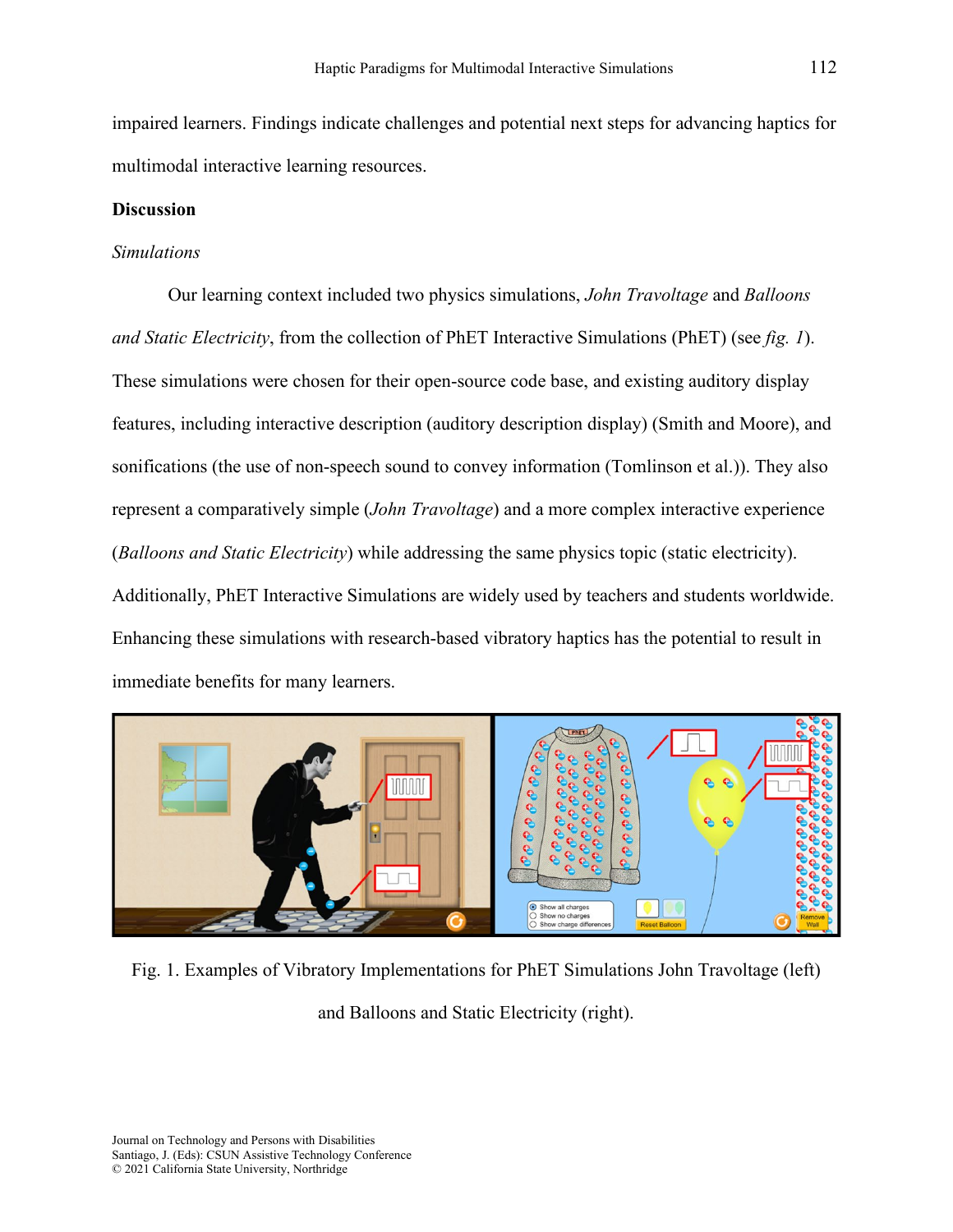## *Design of Haptic Paradigms*

We first designed haptic displays for each simulation. Each physics simulation has a central object (John in *John Travoltage*, and the Balloon in *Balloons and Static Electricity*) akin to a protagonist in a story. There are interactive features of the object the learner can interact with (you can rub John's foot on the rug, and you can move the Balloon onto the sweater or to the wall). Through interaction, the state of the object can change (rubbing John's foot on the rug or the Balloon on the sweater results in a transfer of negative charges onto John or the Balloon, so John or the Balloon can become negatively charged). This change in the object's state can result in changes across the simulation, such as a negatively charged John getting shocked as charges are discharged through a nearby doorknob, and the negatively charged Balloon attracting to - moving across the room to - a positively charged sweater.

Vibration can be used to convey different kinds of feedback, or meaning, to learners, and how learners interpret the vibrations could differ based on the combination of modalities (visual, auditory, and/or haptic) perceivable to the learner simultaneously. To investigate the different kinds of meanings vibrations could convey in the simulations, and how these were perceived and used by learners with and without VI, we designed a set of four haptic paradigms to implement for each simulation. Each paradigm represents one type of meaning that vibrations can convey: 1) Objects; 2) Interactives; 3) Local State changes; and 4) Global State changes (as described in Table 1). The individual paradigms were not intended to represent a complete "final" design; we anticipate that a blend of vibratory feedback from two or more paradigms will ultimately result in the most effective and preferred user experience. The paradigms were to allow for exploration of how learners perceived and made use of each isolated type of vibratory feedback, to provide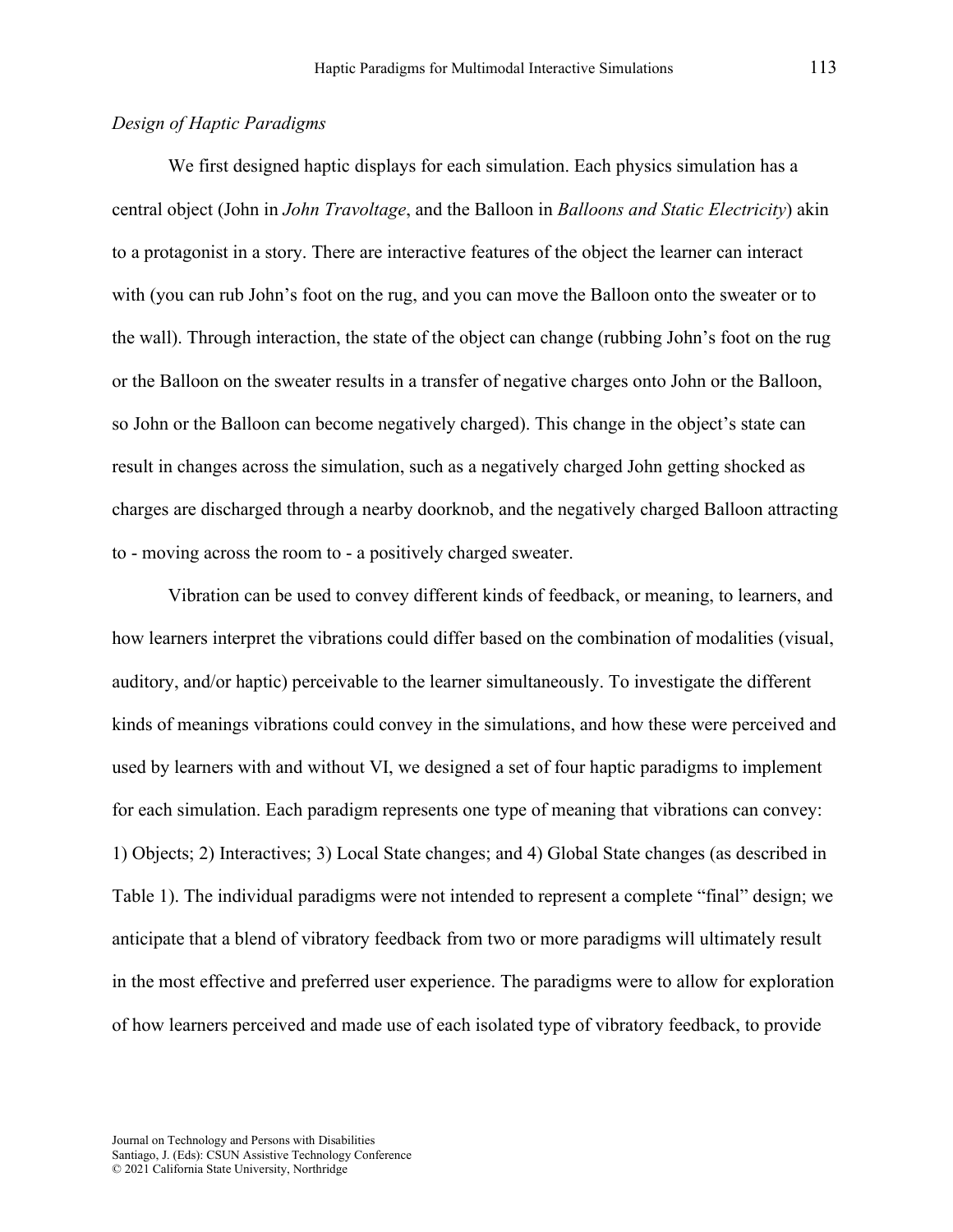insights into the potential ways each could be leveraged to achieve an interaction or learning goal of the simulation.

| Paradigm                      | <b>Description</b>                                                                                                                                                                                          | <b>John Travoltage Implementation</b><br>with Vibration Parameters                                                                                      |  |
|-------------------------------|-------------------------------------------------------------------------------------------------------------------------------------------------------------------------------------------------------------|---------------------------------------------------------------------------------------------------------------------------------------------------------|--|
| Objects                       | Touching the main objects<br>results in vibratory feedback.<br>This paradigm emphasizes the<br>presence of each object, no<br>dynamics are represented by<br>vibrations.                                    | Body $(100, 100]$ , slight pulse)<br>Carpet (Default Vibration)<br>Arm $(25, 25)$ , continuous)<br>Leg $(50, 50]$ , continuous)                         |  |
| Interactives                  | Moving interactable objects<br>results in vibratory feedback.<br>This paradigm emphasizes<br>interactive objects, no state<br>information is provided when<br>the simulation changes during<br>interaction. | Moving the arm $(25, 25)$ , continuous)<br>Moving the leg $(50, 50)$ , continuous)                                                                      |  |
| <b>Local State</b><br>Changes | Performing actions which<br>change the simulation results<br>in vibratory feedback.<br>This paradigm emphasizes<br>changes made to the<br>simulation from direct user<br>interaction.                       | Rubbing the foot against the carpet to<br>generate charge (Default Vibration)                                                                           |  |
| Global State<br>Changes       | Highlight changes made to the<br>simulation itself with vibratory<br>feedback.<br>This paradigm emphasizes the<br>resulting state of the<br>simulation after user<br>interaction.                           | Particles have accumulated on the<br>body $(100, 100]$ , slight pulse)<br>Particles are being discharged to the<br>doorknob ([200, 100], jittery pulse) |  |

Table 1. Summary of the Four Haptic Paradigms Investigated.

*Development and Implementation of Haptic Paradigms with Android and iOS*

We implemented the haptic paradigms on Android and iOS platforms. We used a Samsung Galaxy Tab S3 tablet (Android) which generates vibration with a coin cell actuator, and an iPhone 11 (iOS) which generates vibration with a linear actuator. Implementing the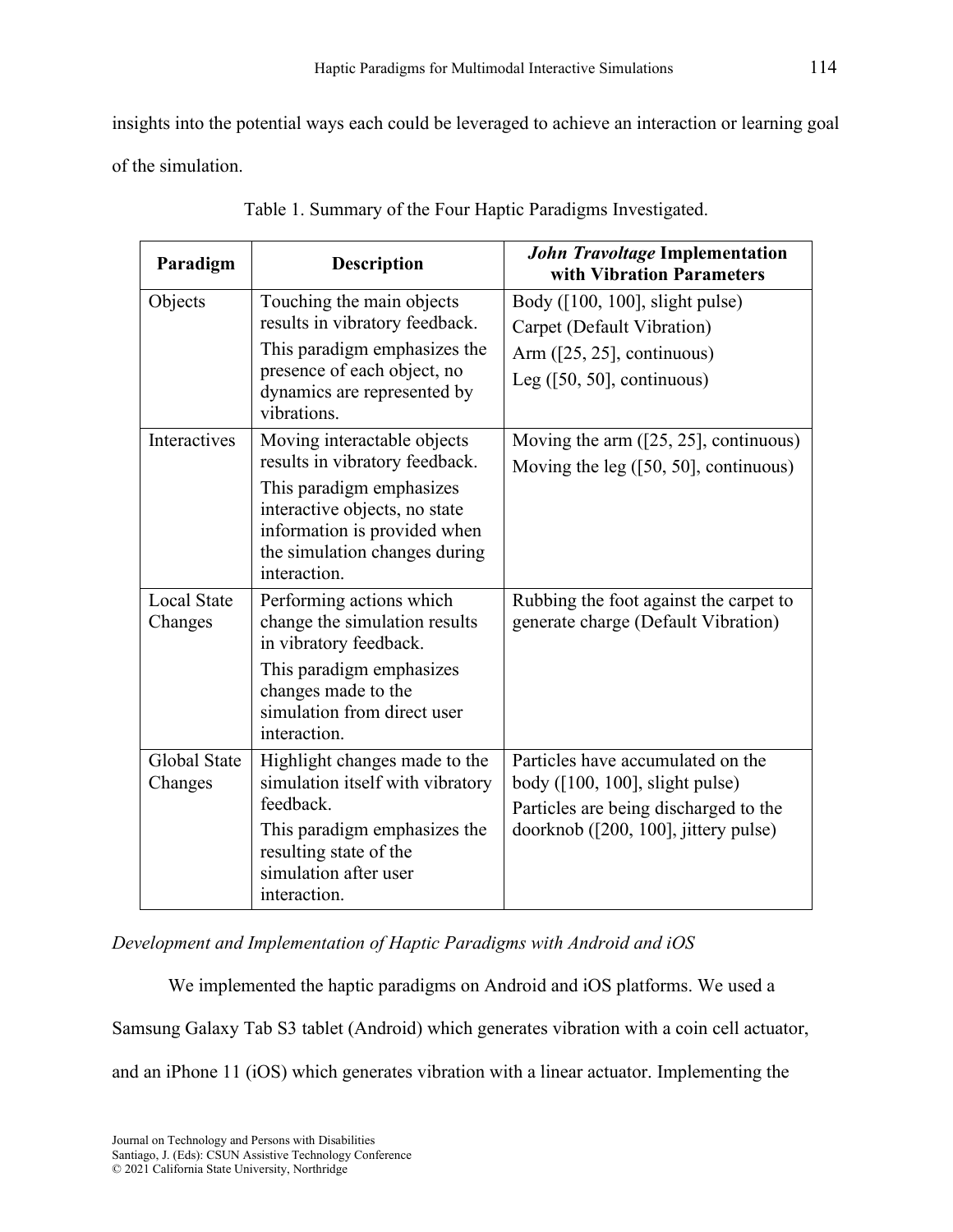design paradigms on two platforms allowed for investigation of the differences in affordances related to vibration control, feel, and interaction during use with and without the native screen reader application.

Both platforms allow the developer to control the duration of actuation (which creates the vibration) and the duration of rest (no vibration). Additional options for customizing vibrations on both platforms are available, such as intensity on Android and iOS, and sharpness on iOS (see Weber and Saitis). We used the duration of vibration and rest to generate the vibrations within our four haptic paradigms.

A couple of key differences were discovered between Android and iOS during development. First, Android allows developers web access to vibration triggers inside of browsers, but iOS does not. To trigger vibrations in a custom context on iOS, a dedicated app must be built. Second, the native screen reader for Android, TalkBack, lacks support for the Accessible Rich Internet Applications (ARIA) attribute *valuetext*, which allows for the delivery of text strings (non-numeric descriptions) for the range of sliders, progress bars, and spin buttons.

Challenges were encountered for the combined use of vibratory haptics and screen reader software for both platforms. Potentially most impactful for the design of vibratory haptics supporting access for people with VI is the manner in which screen reader devices handle and intercept touch interactions. For example, freely exploring the onscreen representations through touch, and experiencing vibratory feedback to sense the size and shape of an object is limited, as the touch events are intercepted by the screen reader application and interpreted within its gesture options as taps or swipes, shortening any vibration pattern to the duration of the gesture. This interception occurs when using both TalkBack and VoiceOver, though we found it to be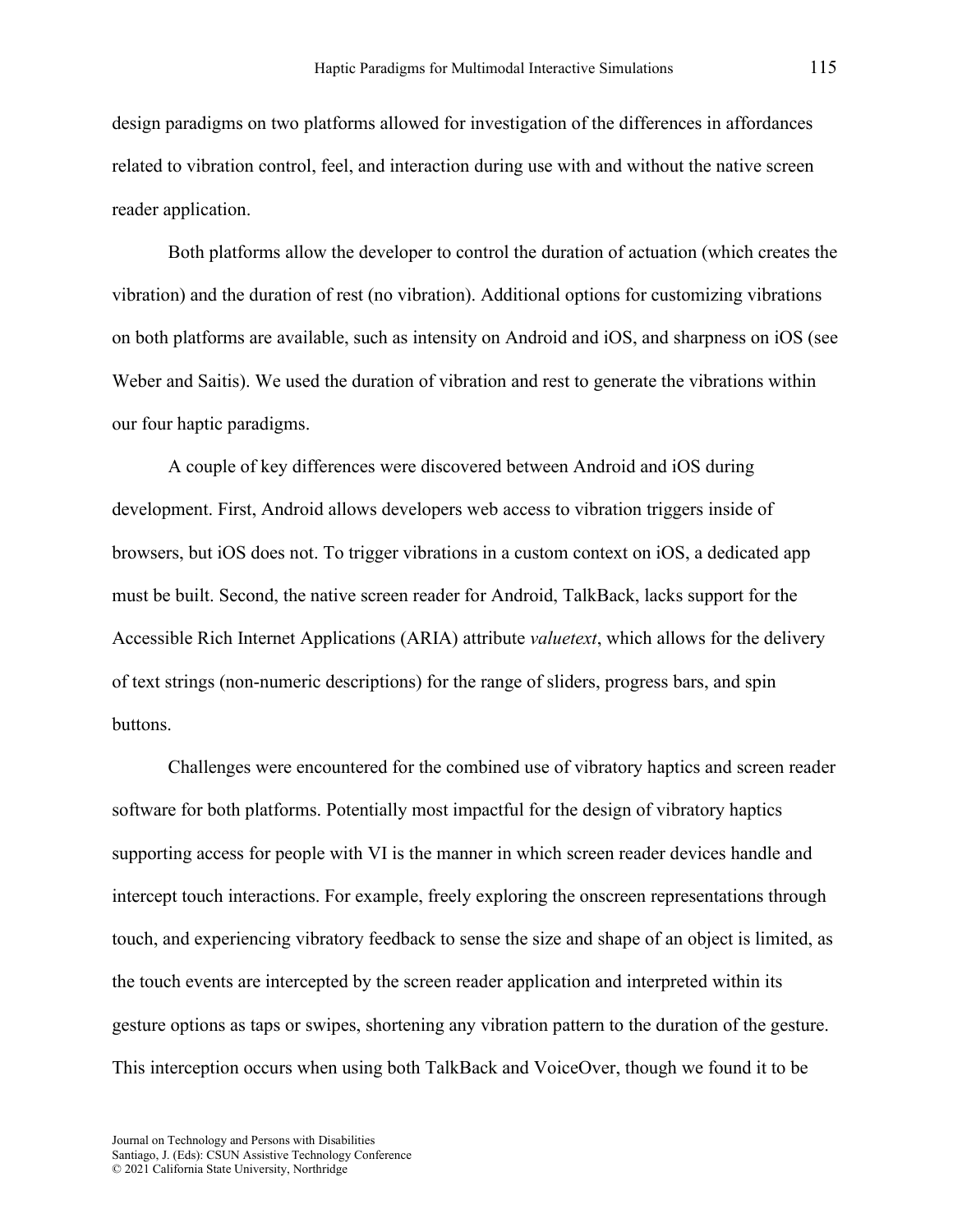most restrictive using VoiceOver. Additionally, auditory description display implemented in PhET simulations is fully supported for VoiceOver, mobile VoiceOver, NVDA, and JAWS. The lack of support for ARIA *valuetext* decreased the description available to leaners with VI. Because of this, non-visual access to PhET simulations is best using mobile VoiceOver compared to TalkBack, though access to the haptic paradigms was more limited on iOS than Android.

#### *Exploratory Interviews with Learners Using Haptics on Mobile Devices*

We conducted semi-structured think-aloud interviews (Lewis, 1982) with visually impaired and sighted learners on an Android tablet with the *John Travoltage* simulation to understand the affordances of each of the paradigms. Five sighted individuals  $(M = 22.4$  years) and three individuals with VI ( $M = 22.3$  years) volunteered to be interviewed (see Table 2 for complete demographics). All learners with VI utilized screen reader software in their daily technology use and did not utilize the visual display during the interviews. All participants were from a midwestern university and compensated with a \$25 gift certificate for their time. Interviews took up to one hour to complete. This study was approved by the relevant institutional review board.

| #              | <b>Sex</b> | Age | <b>Visual Impairment</b>    |
|----------------|------------|-----|-----------------------------|
| 1              | Male       | 22  | None                        |
| $\overline{2}$ | Male       | 23  | None                        |
| 3              | Female     | 21  | None                        |
| 4              | Male       | 25  | Retinitis Pigmentosa        |
| 5              | Female     | 22  | None                        |
| 6              | Male       | 24  | None                        |
| $\overline{7}$ | Male       | 23  | Retinitis Pigmentosa        |
| 8              | Male       | 19  | Lebers Congenital Amaurosis |

Table 2. Participant Demographics.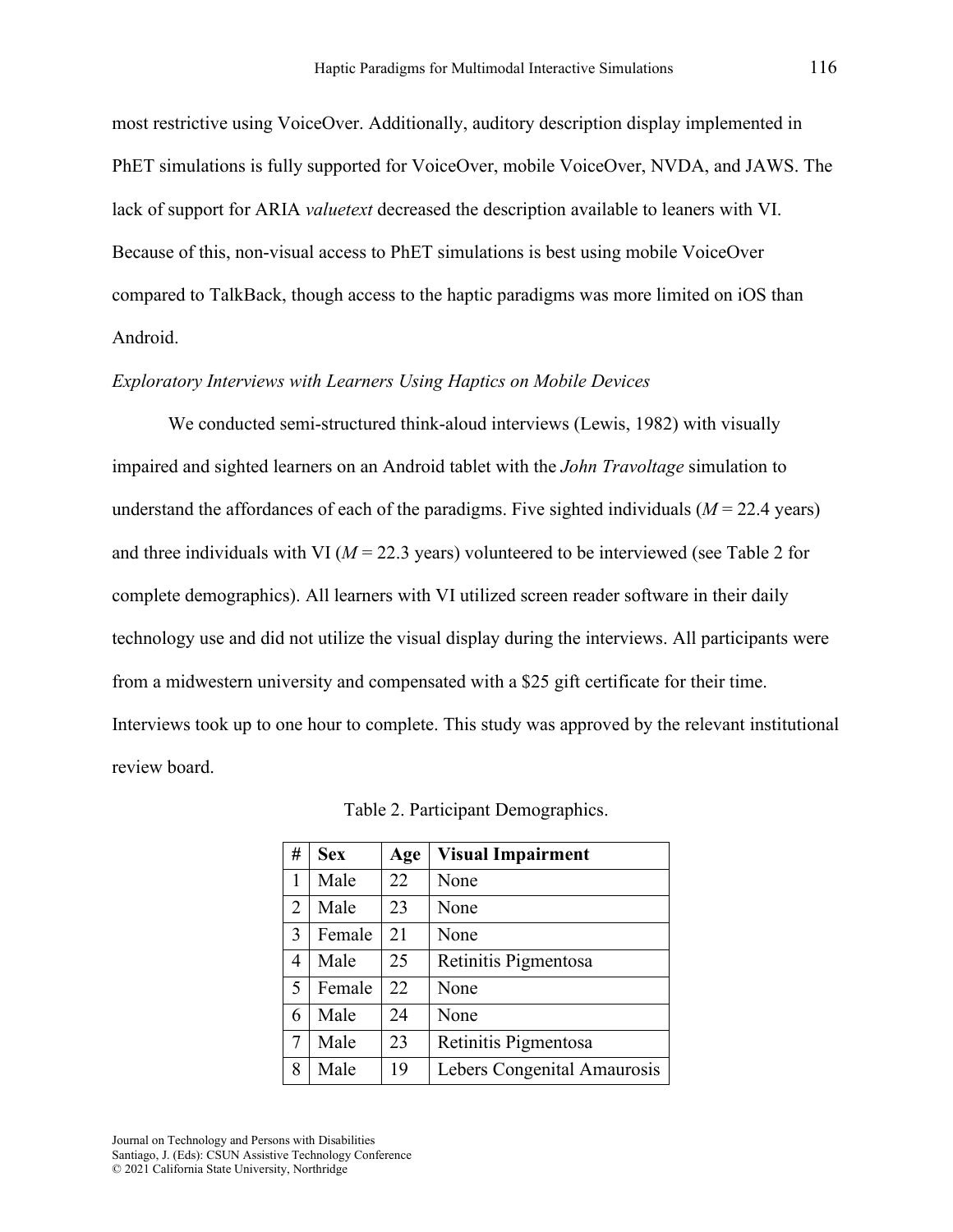The structure of the interviews was similar for all learners, but the interviews with learners with VI were more discussion-based and facilitated than those with sighted learners as all three learners with VI used exclusively iOS, none were familiar with TalkBack. Learners with VI had less access in these exploratory interviews to the vibrations due to standard screen reader operation. We discuss our next steps to mitigate these challenges and increase access to both robust haptic and auditory display in the Conclusions section. For ease of evaluation and comparison of the paradigms, learners with VI could switch between having sonifications and no sonfications as well as switch between paradigms at their own pace. We present findings from both learner groups, with qualitative perceptions being the focus of the learners with VI and performance data being the focus of the sighted learners.

Participants were asked to narrate their experience in exploring each paradigm of each simulation, describing their process in understanding the purpose of the haptics and providing feedback regarding the effectiveness of the haptic renderings. The interviewer observed each learner's interactions and asked clarifying questions, seeking to understand how the learner was exploring, identifying, and interpreting the set of vibrations within each paradigm, as well as their needs and preferences.

During interviews, learners were asked to explore the implementation of each paradigm on *John Travoltage,* both with and without sonifications. For an overview of the auditory description display (used by learners with VI only) and sonifications and their design, see Tomlinson, et al. The interviews with sighted learners were counterbalanced such that half of learners explored all four haptic paradigms on *John Travoltage* without sonifications first, followed by exploring all four haptic paradigms with sonifications.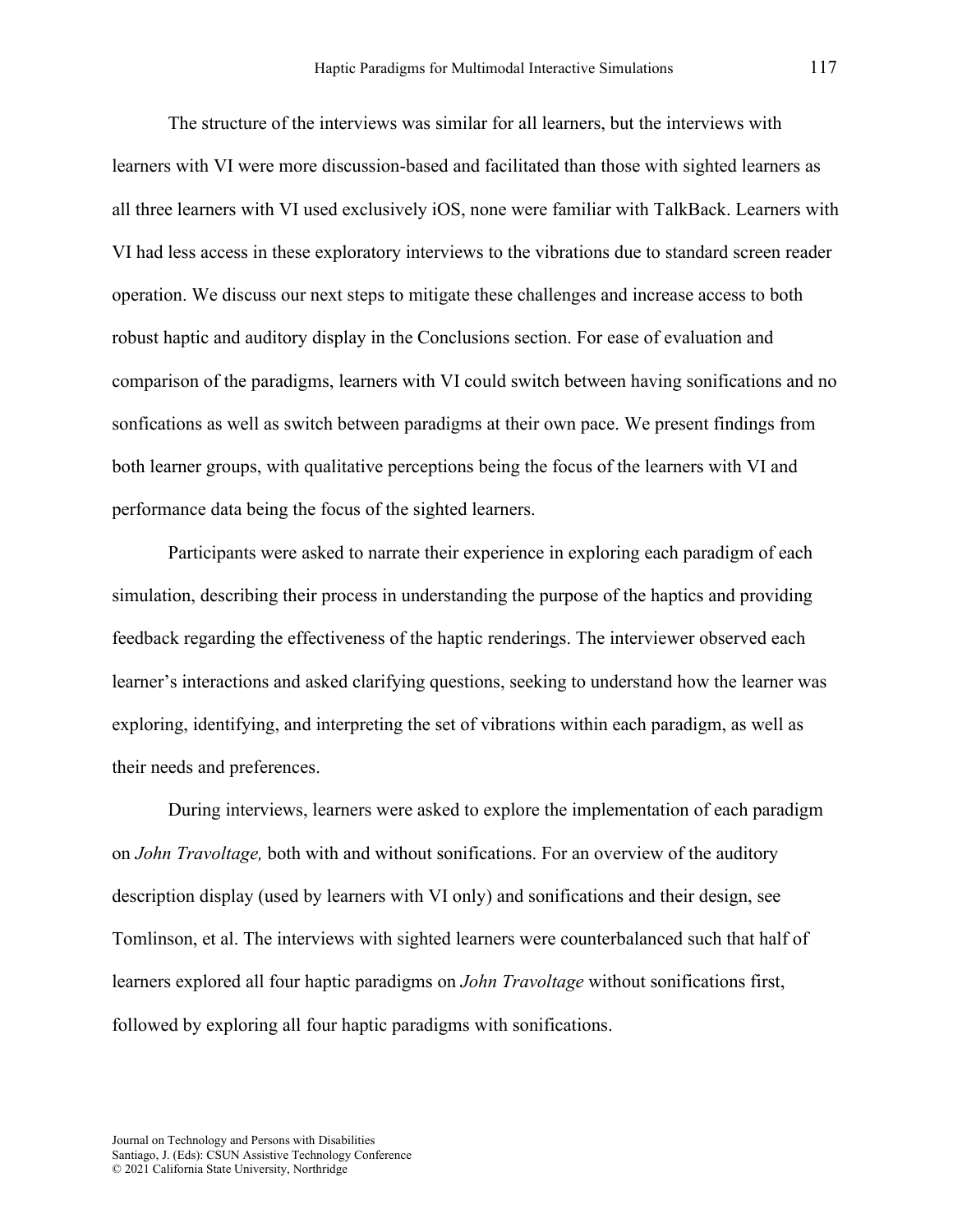#### *Results*

**Learners using visual display and haptic display, with and without sonifications.** The five sighted learners were able to complete their first use of the simulation and articulate the main concepts in under a minute ( $M = 49.48$  seconds;  $min = 30$  seconds;  $max = 60$  seconds). Participants who received the haptic versions of *John Travoltage* with sonifications first (*N* = 3) were marginally faster (48 seconds, 56 seconds, and 30 seconds) than the individuals who received *John Travoltage* without sonifications first (55 seconds and 60 seconds). All participants confirmed that they were able to feel the vibrations and hear the sonifications well.

Several criteria were used to evaluate the learners' interactions with the corresponding simulation version. These criteria were: 1) identifying the correct number of vibration patterns; 2) articulating the purpose of the vibration; 3) ease of interaction; and 4) finding personal value in the vibrations presented.

When using the Objects paradigm, all learners found value in the vibration patterns and could articulate their purpose, despite not being able to accurately identify all four vibration patterns present. The arm and leg vibrations were the most commonly recognized (with sonifications: 4 of 4 participants; without sonifications: 3 of 4 participants). One learner (in both conditions) discovered the vibration used to represent John's body, but could not articulate it as such. Only one learner (no sonifications) explored the entire on-screen sim area and discovered the rug vibration.

Learners reacted less favorably to the Interactives paradigm. While some learners (with sonifications: 3 of 5 participants; without sonifications: 2 of 5) liked the vibrations associated with moving the arm and leg, all learners across both sonifications and no-sonifications conditions remarked that the vibrations were not meaningful to them. Three of five learners in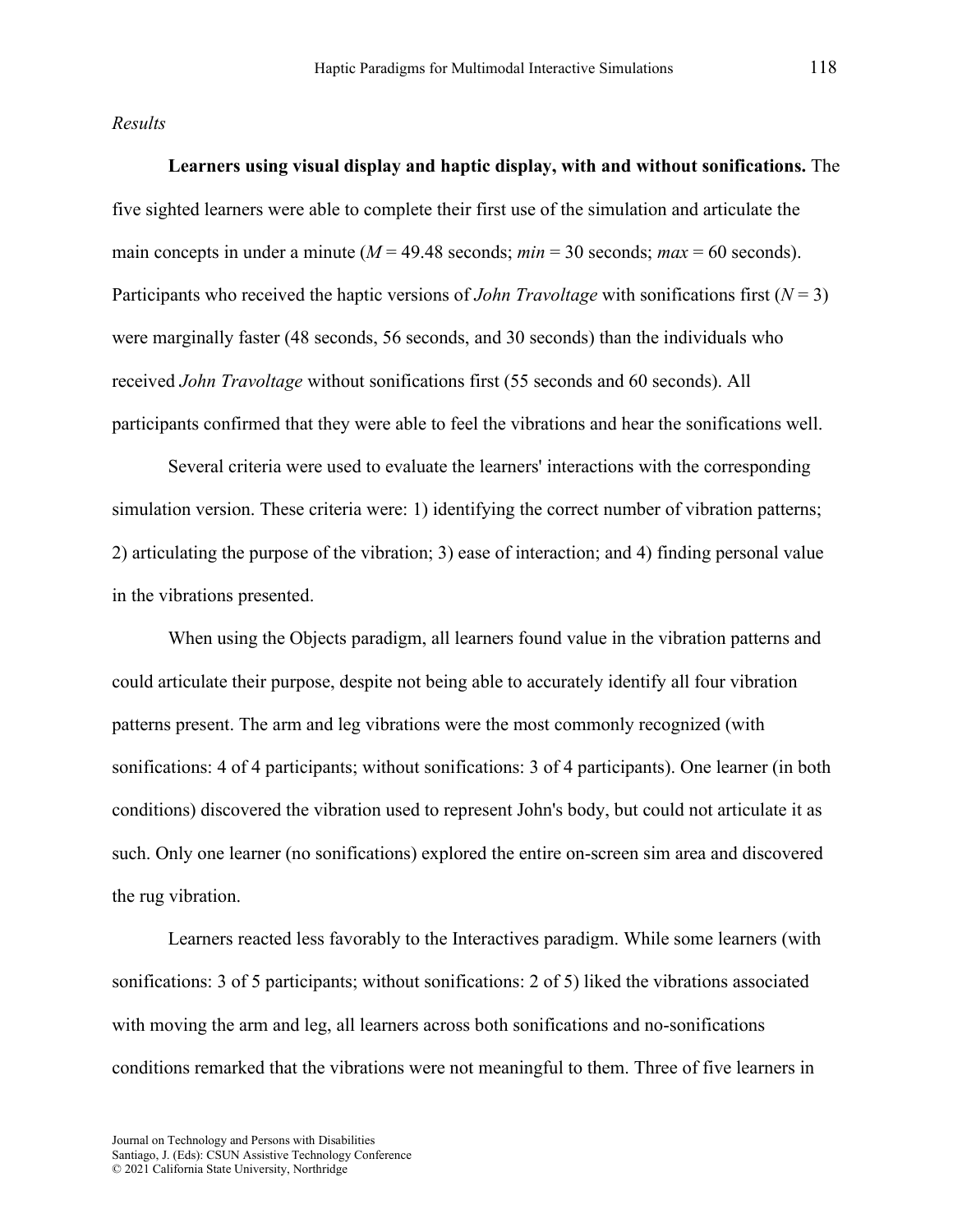the sonifications condition indicated that the vibrations were frustrating or redundant with both sonifications and visuals.

The Local State Changes paradigm was the most well-liked haptic paradigm, meeting all learners' expectations for functionality. However, all learners remarked that the simulation felt incomplete with this paradigm. All learners could articulate the purpose of the vibrations (to generate charge with the foot on the rug) and a majority of learners found this to be valuable interaction feedback (with sonifications: 5 of 5 participants; without sonifications: 4 of 5 participants).

The Global State Changes paradigm was also well-liked by learners, but similarly viewed as being an incomplete implementation. Most learners (with sonifications: 4 of 5 participants; without sonifications: 4 of 5 participants) felt this representation was valuable, although the presence of a single continuous vibration pattern to indicate John had accumulated charge was an area of contention. Very few learners liked the implementation of the accumulated charge vibration pattern as implemented (with sonifications: 1 of 5 participants; without sonifications: 2 of 5 participants). All learners initially interpreted this continuous vibration of John's body while having charge as a bug, as all other vibration patterns encountered in the interview were discrete.

#### **Learners using auditory description display and haptic display, with and without**

**sonifications.** All three learners with VI could articulate the purpose of the simulation. Enabling sonifications seemed necessary for successful exploration and navigation of the simulation for these learners -- haptics alone was not sufficient. During the first walkthrough of the simulation, two learners requested assistance from the interviewer regarding the operation of TalkBack.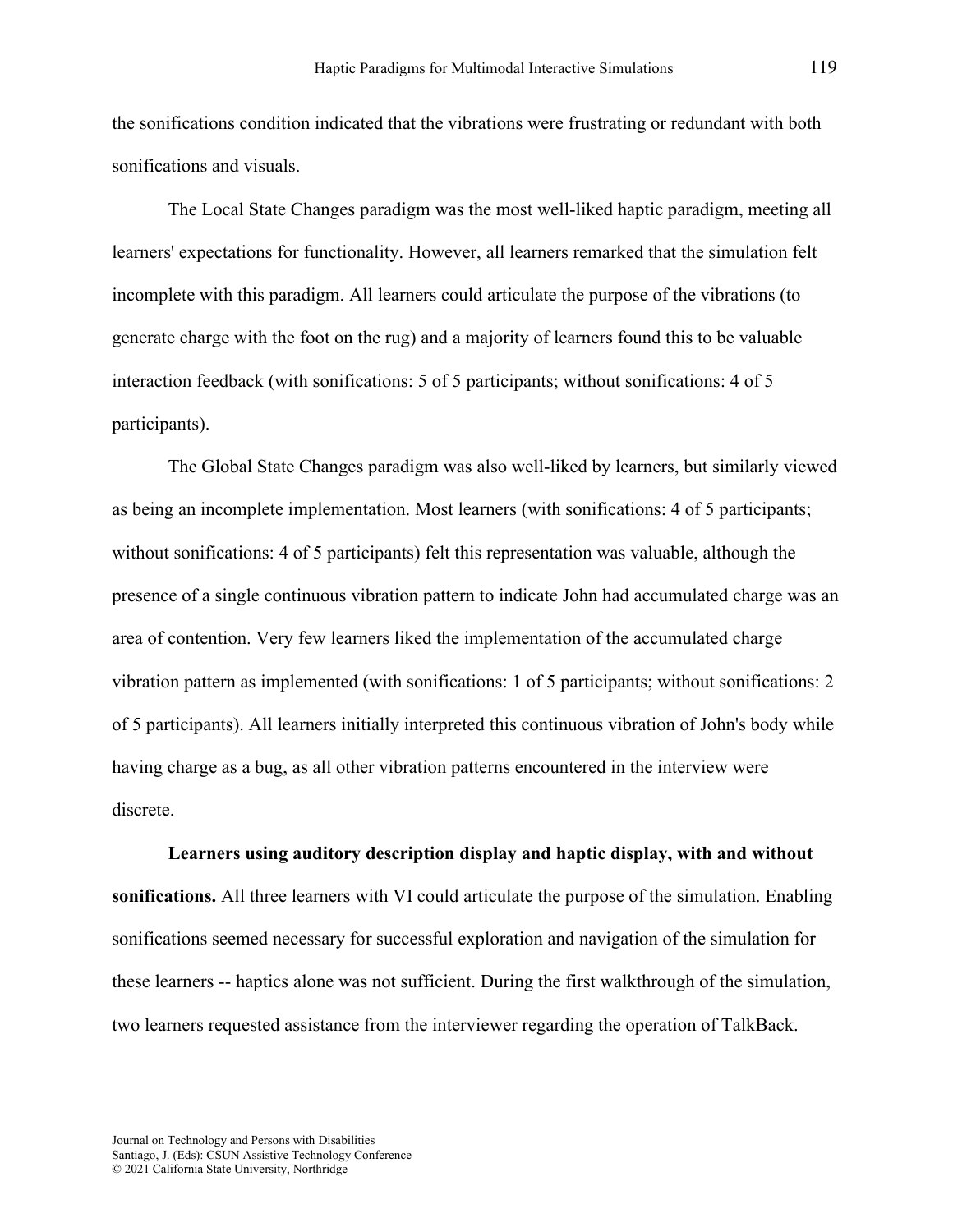During the exploration of the Objects paradigm, learners did not like the short, choppy vibrations associated with interactive movements. While sighted learners receive continuous vibratory feedback while their finger remains on the model's arm, leg, body and the rug, learners with VI receive abrupt vibrations due to event handling by Talkback. One solution we explored to address this was toggling the screen reader on and off. While turning off the screen reader allowed learners with VI to organically find each component through sound and vibration, learners had difficulty using the interactive components across all haptic paradigms without screen reader assistance. Overall, learners did find value in the proposed solution and desired a way to reconcile the screen reader limitations to receive vibration while interacting with objects.

Similar to sighted learners, learners with VI found the Local State and Global State Changes paradigms to be the most valuable in terms of conveying pedagogical content. However, the learners stressed the importance and the value behind being able to spatially map the simulation itself. All learners with VI desired a version of the simulation that could be "paused" in order to find the various components and spatially explore the content.

Learners with and without sight also shared feedback on specific vibration patterns implemented in the paradigms. Continuous patterns (operating between 100-200 Hz; described as "buzzy") were deemed uninteresting or overstimulating during prolonged exploration. Overwhelmingly, learners enjoyed the pulse vibration implemented to convey the discharge of particles from the finger to the doorknob in the Global State Changes paradigm. The vibration pattern for the foot rubbing against the rug in the Local State Changes paradigm, although "buzzy," was also liked as it met learners' expectations of the interaction. This creates a strong case not just for more varied vibrations, but those that suit the context of the action.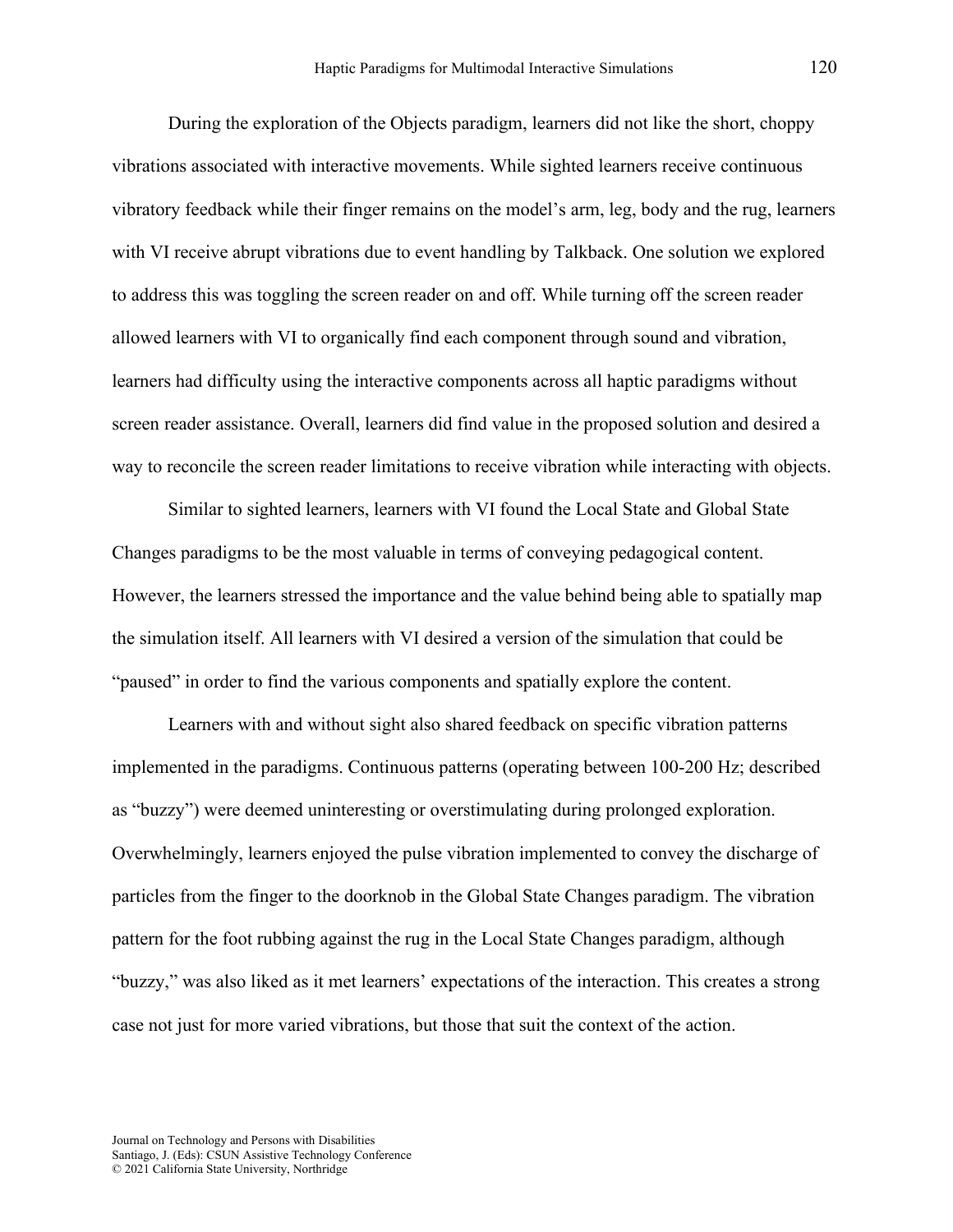#### **Conclusions**

Our goals for this work were to investigate how vibratory haptics can be used to support or enhance interaction with multimodal interactive science simulations. We designed four haptics paradigms for two physics simulations, each paradigm representing one type of feedback (or meaning) the vibrations could convey. We implemented these across two platforms, discovering challenges most notably for the use of auditory description provided through native screen reader software, and access to our custom haptic vibration designs. Overall, all eight participants interviewed indicated that vibratory feedback was an exciting interaction feature and made a meaningful addition to the simulation.

#### *Future Work*

From our initial design of haptic paradigms, we will investigate further ways to blend the paradigms to align with the visual and auditory scaffolding of the simulation, supporting initial interaction, and sensemaking with the objects and relationships represented (Podolefsky, Moore, Perkins, 2013). To support learners who could benefit from an exploration of the spatial location of objects with vibratory cues, we will also investigate supporting the addition of a "layer" of vibrations that provide information regarding the objects and interactive elements on-screen. These explorations will include designs with more variations of vibrations, vibration patterns closely aligned with all sonifications, and a systematic exploration of variants of continuous feedback (e.g., fading over time, frequency, etc.). We have also found that the haptics design has interesting overlaps with the sonification design. In the future these two features may pair well together in the design process, and haptic display may benefit from having sound and sonification designers involved in the creation and evaluation of vibration patterns.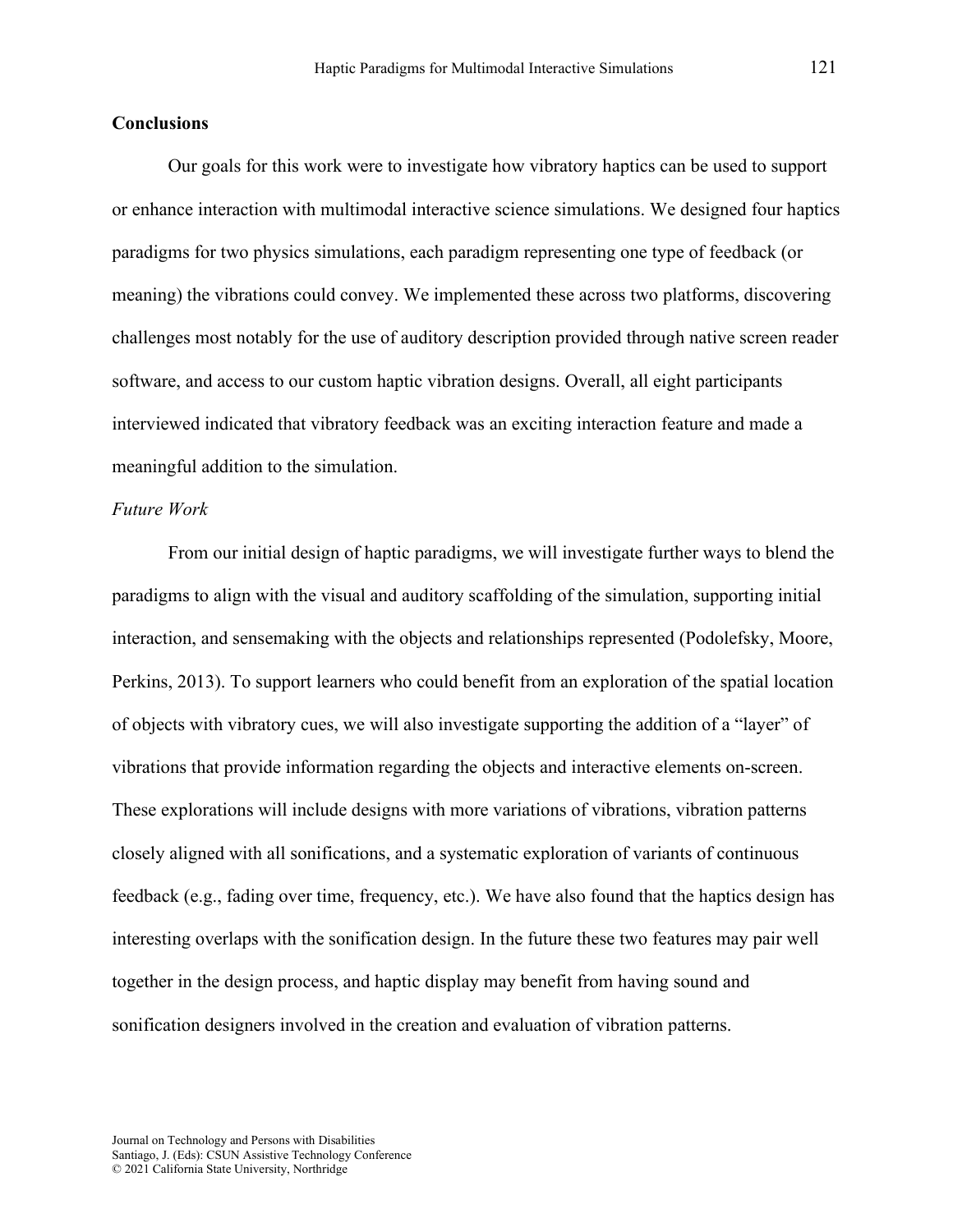The incompatibilities between screen reader applications and vibration capabilities have led us to begin development of self-voicing (with description provided through the browser) with custom gesture control. We plan to investigate this alternative access to haptics vibrations, auditory description display, and sonifications with learners with VI, to inform our haptic designs and potential additional features to complement existing auditory description display provided through screen reader software.

From these investigations, we aim to develop foundational knowledge regarding the perceptual factors that influence effective design of haptic displays, current and emerging possibilities for implementation of haptic displays, and best practice guidelines for the use of haptic displays within interactive learning resources - to create more accessible learning resources for all students.

#### **Acknowledgements**

This material is based upon work by the National Science Foundation Grant No.s 1845490 (DRL), 1621363 (DRL), and 1814220 (DRL). Any opinions, findings, and conclusions or recommendations expressed in this material are those of the authors and do not necessarily reflect the views of the National Science Foundation.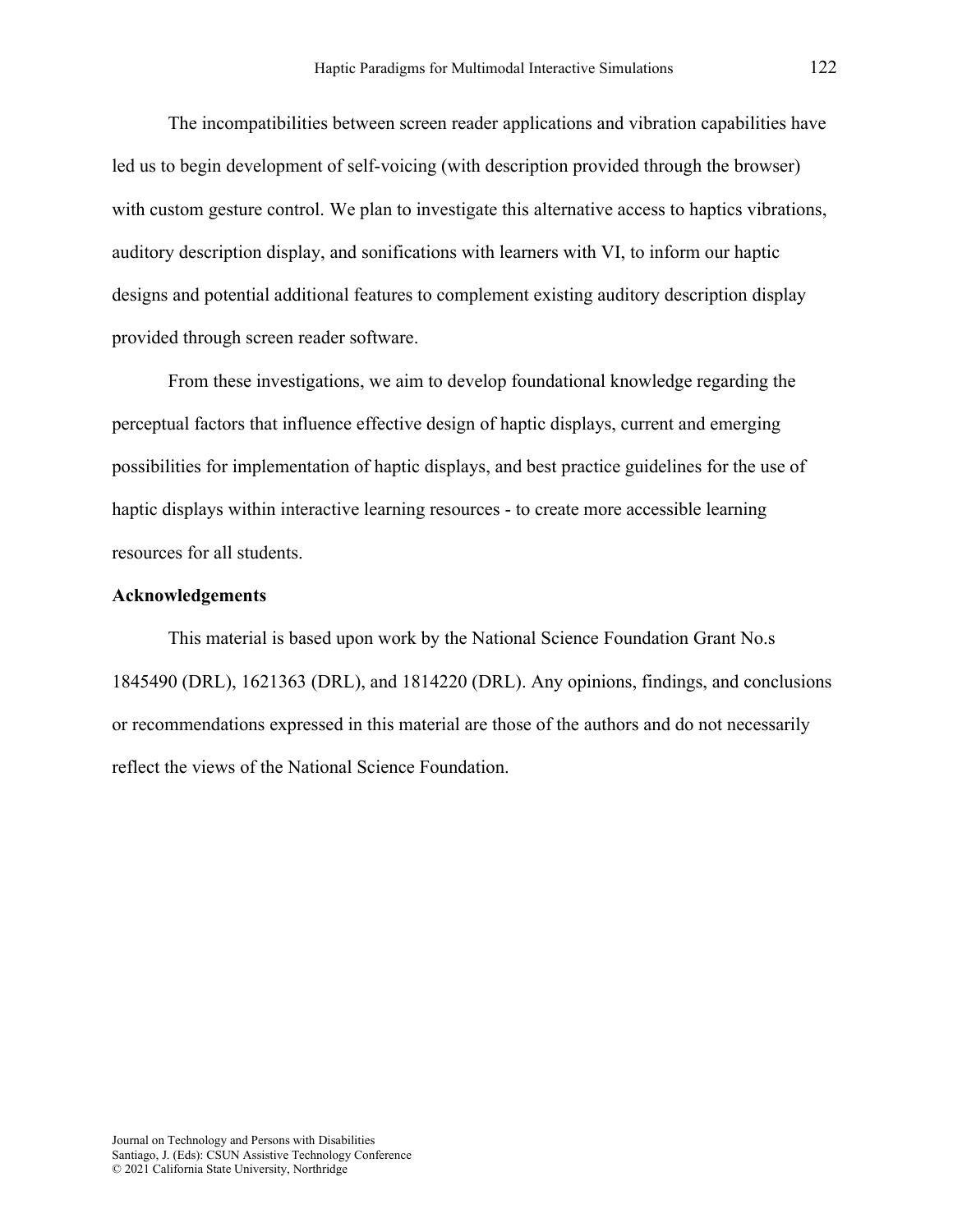#### **Works Cited**

- Giudice, Nicholas A., et al. "Learning non-visual graphical information using a touch-based vibro-audio interface." *Proceedings of the 14th international ACM SIGACCESS conference on Computers and accessibility*. ACM, 2012.
- Gorlewicz, Jenna L., et al. "Initial experiences using vibratory touchscreens to display graphical math concepts to students with visual impairments." *Journal of Special Education Technology* 29.2 (2014): 17-25.
- Klatzky, Roberta L., et al. "Touch-screen technology for the dynamic display of 2D spatial information without vision: Promise and progress." *Multisensory research* 27.5-6 (2014): 359-378.
- Lewis, Clayton. Using the" thinking-aloud" method in cognitive interface design. Yorktown Heights, NY: IBM TJ Watson Research Center, 1982.
- Podolefsky, Noah S., Emily B. Moore, and Katherine K. Perkins. "Implicit scaffolding in interactive simulations: Design strategies to support multiple educational goals." arXiv preprint arXiv:1306.6544 (2013).
- Palani, Hari Prasath, et al. "Touchscreen-Based Haptic Information Access for Assisting Blind and Visually-Impaired Users: Perceptual Parameters and Design Guidelines." *International Conference on Applied Human Factors and Ergonomics*. Springer, Cham, 2018.

PhET Interactive Simulations, 2020, phet.colorado.edu/.

Poppinga, Benjamin, et al. "TouchOver map: audio-tactile exploration of interactive maps." *Proceedings of the 13th International Conference on Human Computer Interaction with Mobile Devices and Services*. ACM, 2011.